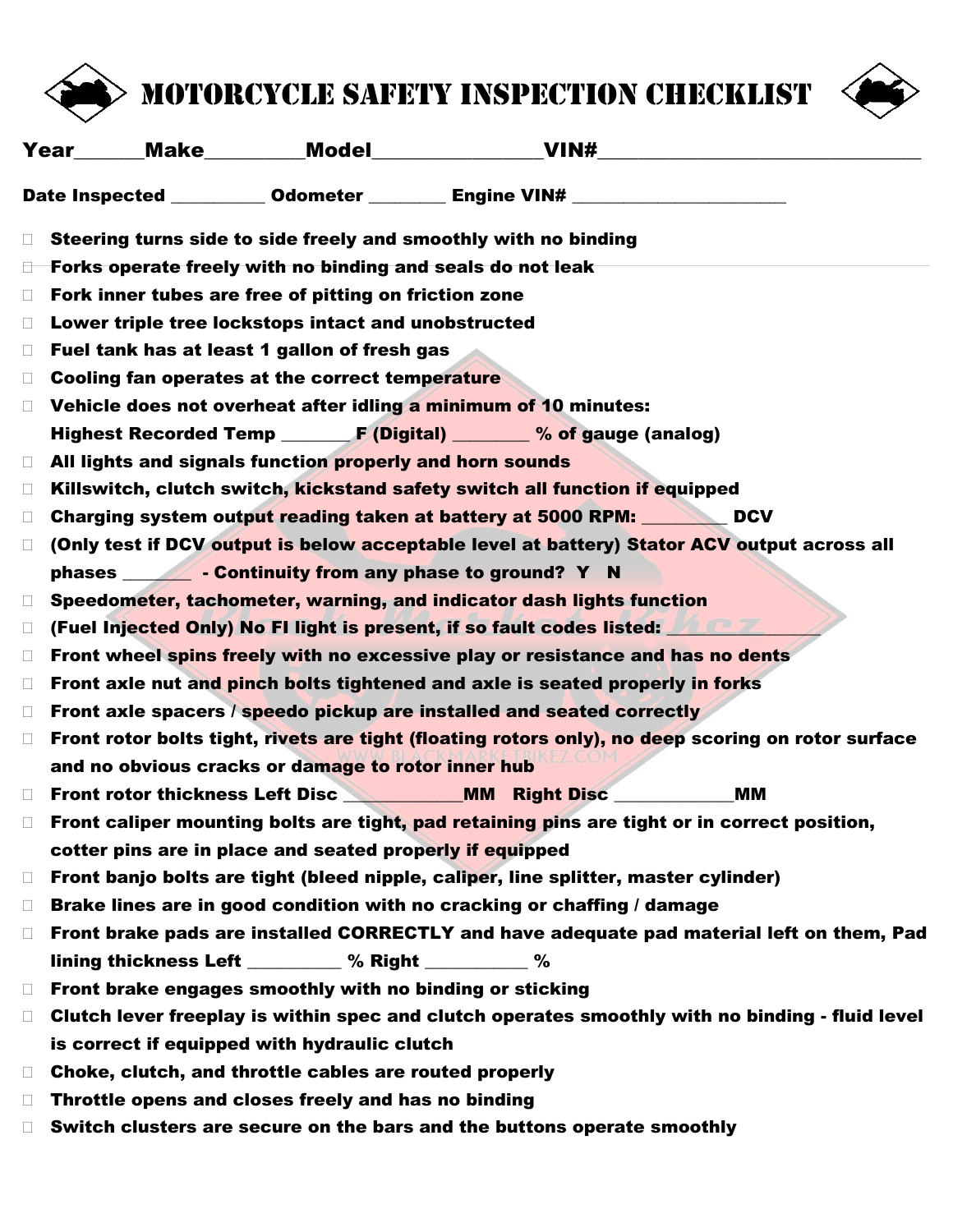- Clutch perch and front master cylinders are secure on the bars and have locknuts installed on the lever bolts
- □ Clutch cable adjuster locknut is tight
- Grips and bar ends are secure and do not slide or spin on the bar
- □ Upper and lower triple trees pinch bolts tightened
- □ Fork tube reveal on the top triple tree is even forks are level with each other
- □ Steering stem top nut is tight on upper triple tree
- $\Box$  Lower steering stem bearing and lock nuts visually appear to be tight and lock washer is in place with tabs engaged if equipped
- □ Clip-ons or handlebars are straight, tight, and in same position (even with each other)
- □ Radiator mounting bolts are secure, mounting tabs are intact
- □ Engine mounting bolts are all installed and tightened
- $\Box$  Frame sliders are secure and straight if equipped
- $\Box$  Exhaust headers and silencers are tight with no air leaks
- **Silencer rivets / springs are secure if equipped**
- □ All fluid levels are correct including reservoirs (Oil, coolant, brake fluid)
- □ Coolant test strip results:
- □ No fluid leaks (Gas, Oil, Coolant, Brake fluid)
- □ Petcock, fuel and vent lines, fuel pump, and clamps or FI line fittings are secure
- $\Box$  Spark plugs are all in good condition with correct gap Type installed:
- □ Air filter is in place, clean, and in useable condition Type: STOCK AFTERMARKET
- $\Box$  All fluid drain bolts, float bowl drains, oil filter, and radiator cap are tight
- Battery is secure and cables are tight
- $\Box$  Positive battery cable is not exposed at battery or starter relay
- **No loose or hanging wires or electrical components REZCOM**
- □ All misc. frame components and brackets feel tight and secure
- $\Box$  Kickstand is secure and stays in the up position
- $\Box$  Shifter is installed in the proper position (standard shift pattern and allows for positive engagement on up and down shifts)
- $\Box$  Shift linkage jam nuts are tight and knuckle pinch bolt is tight
- □ Driver and passenger footpegs are secure and have circlips or cotter pins installed, pegs fold up properly and are free of cracks or serious damage
- □ Driver and passenger footpeg mounts are secure
- $\Box$  Swingarm pivot nut and bolt are tightened
- $\Box$  Front sprocket nut is tight, safety washer is crimped or retaining bolt is secure
- □ Front sprocket cover is installed correctly and secure
- $\Box$  Chain appears to be in useable condition with no deteriorated o-rings, and no binding
- □ Chain does not rub any part of the bike (swingarm, guard, etc.)